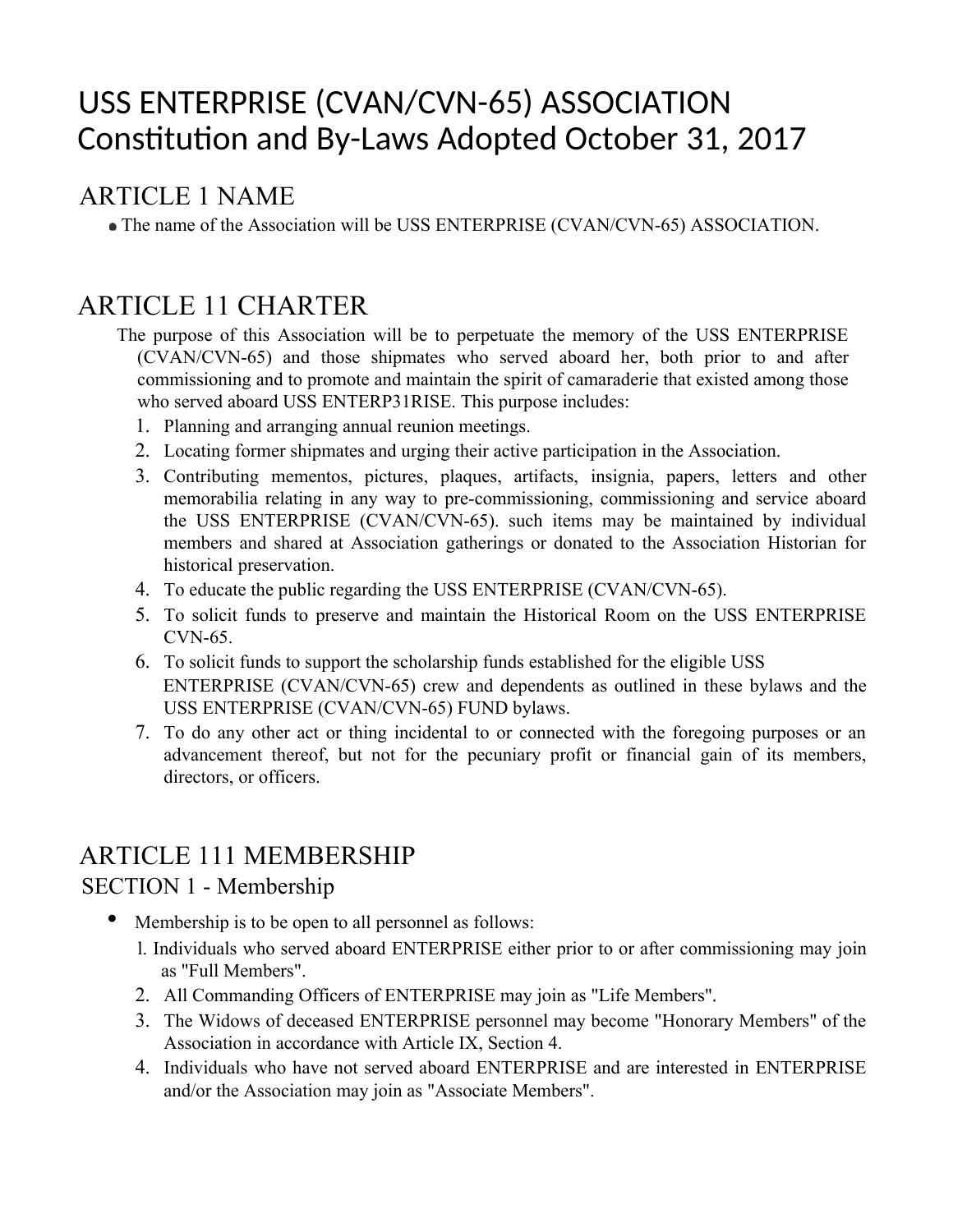- All Members of the Association in good standing as of 31 December 1986 shall be considered "Charter Members".
- All Members joining the Association 1 January 1987 or later shall be considered "Full Members".
- "Charter Members" and "Full Members" will have the same benefits and privileges within the Association and shall be considered "Full Members".
- "Life Members" will have the same benefits and privileges within the Association as "Charter Members" and "Full Members".
- "Honorary Members" will have limited benefits and privileges within the Association. "Associate Members" will have limited benefits and privileges within the Association.

#### SECTION 2 - Membership Privileges

- All Members of the Association shall be classified as "Full Member", "Life Member" "Honorary Member", or "Associate Member"
	- 1. "Full Member" shall have all rights, benefits and privileges within the Association as set forth within these "Constitution and By-Laws" including the ability to vote, hold any elected office or serve on any committee as chairman or participant.
	- 2. "Life Member" shall have all rights, benefits and privileges within the Association as set forth within these "Constitution and By-Laws" including the ability to vote, hold any elected office or serve on any committee as chairman or participant. "Life Member" status is not limited to Commanding Officers of ENTERPRISE. Any "Full Member" who has shown exemplary dedication and service to the Association and who, in the opinion of the Executive Board, warrants this status may nominate the individual at the Executive Board meeting held at a reunion. Then, a two-thirds majority vote from the General Membership at the first meeting held of that Reunion must be obtained. "Life Member" status is exempt from all sections of ARTICLE IX DUES of these "Constitution and By-Laws".
	- 3. "Honorary Member" will have limited benefits and privileges within the Association. As an "Honorary Member" they may attend Annual Reunions, assist in locating former shipmates or other persons interested in joining the Association. "Honorary Members" are ineligible to vote or hold elected office. However, they may serve as a Committee Chairman if appointed by the Chairman or serve on a committee if selected by a Committee Chairman.
	- 4. "Associate Member" will have limited benefits and privileges within the Association. As "Associate Member" they may attend Annual Reunions, assist in locating former shipmates or other per-sons interested in joining the Association. "Associate Members" are ineligible to vote or hold elected office. However, they may serve as a Committee Chairman if appointed by the Chairman or serve on a committee if selected by a Committee Chairman.

#### SECTION 3

 The Addresses, E-Mail Addresses, Phone Numbers and FAX Numbers of the Membership shall be for the sole use of the Association Members ONLY. Distribution to anyone who is not a Member is prohibited without the written approval of that single Member or group of Members. The (Membership Roster) is for the sole use of the Association Membership.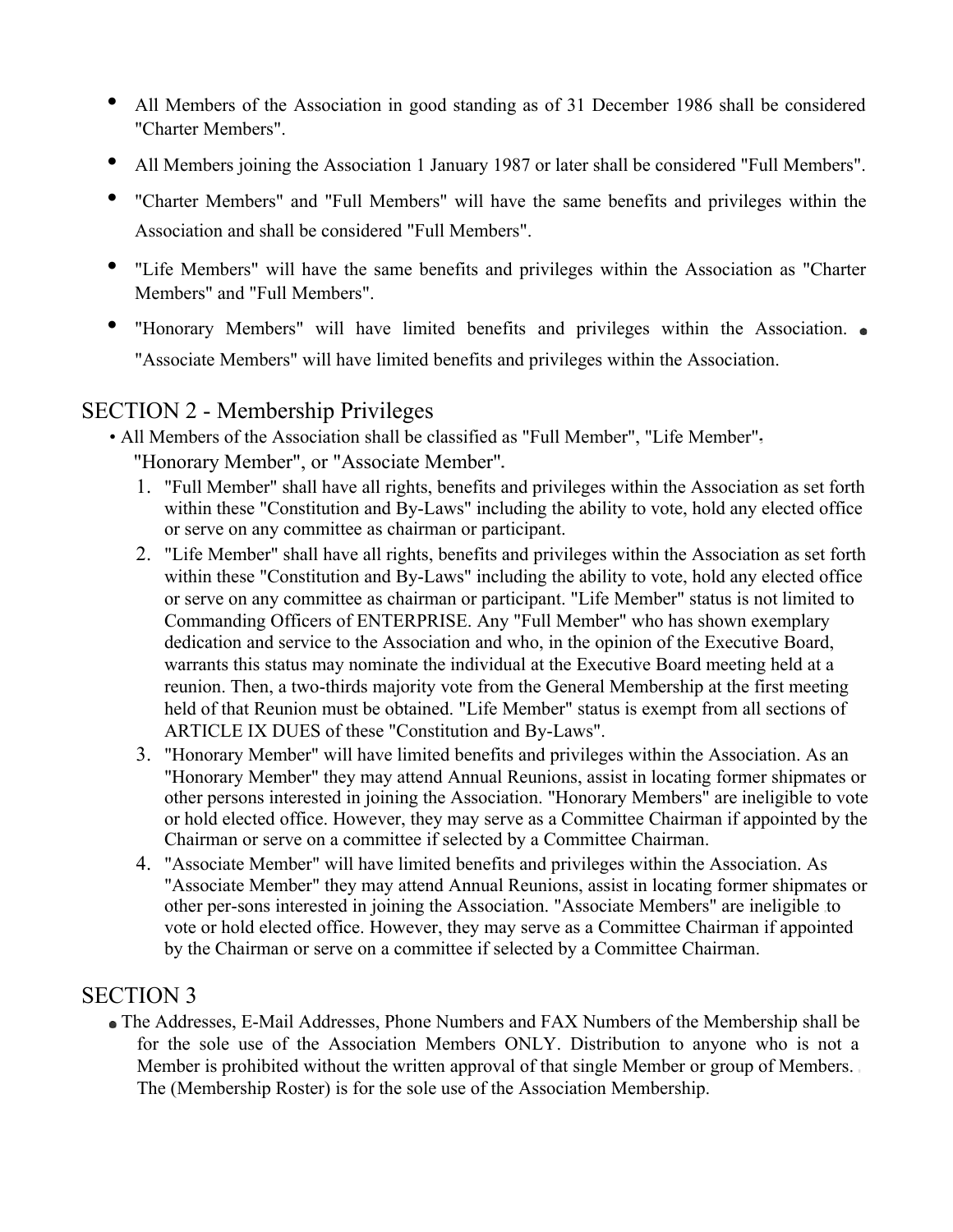# ARTICLE IV MEETINGS SECTION 1

- Annual meetings of the Association shall be held in locations designated by the Membership.
- Location of reunions shall be posted at least three years in advance. This section may be suspended by vote of the Executive Board.
- If volunteers are available, the Association will alternate sites for convenience of the Membership ... West, Middle & East, if a Member chairs the reunion, if no one volunteers for the proposed area location in turn, then their turn may be passed over.

### SECTION 2

• Meetings of the Association shall be conducted by the Chairman, or in his absence, the Vice Chairman, or in his absence, the First Past Chairman, the Second Past Chairman, the Third Past Chairman or the meeting postponed until an officer of one of these stations is present.

#### SECTION 3

 Meetings shall be conducted in accordance with the By-Laws and by Robert's Rules of Order in cases not covered by these By-Laws. The members shall transact such business as may properly come before them.

#### SECTION 4

• Executive Board Meetings may be called and held at such times and places as the Executive Board may designate. Notice of afore-said meetings to be given 15 days in advance Of said meeting.

# ARTICLE V DIRECTORS

#### SECTION 1

- l. A board of Directors, hereinafter called the Executive Board, shall be established that will include all elected officers during their term of office, a Chaplain, the three immediate past Association Chairmen and up to three additional members elected by the membership at large.
- 2. Elected Executive Board Members shall:
	- 1. Work on special projects with the Association Chairman.
	- 2. Assist the Public Affairs Officer, Membership Chairman and Nominating Committee Chairman in promoting and maintaining the relationship between the Association, the Ship, Patriot's Point Maritime Museum and Public Affairs in general.

## SECTION 2

• All committee chairmen shall be considered members of the Executive Board.

#### SECTION 3

• The executive Board shall be the senior governing body of the Association. A majority of members of the Executive Board present shall constitute a quorum and call an official meeting for the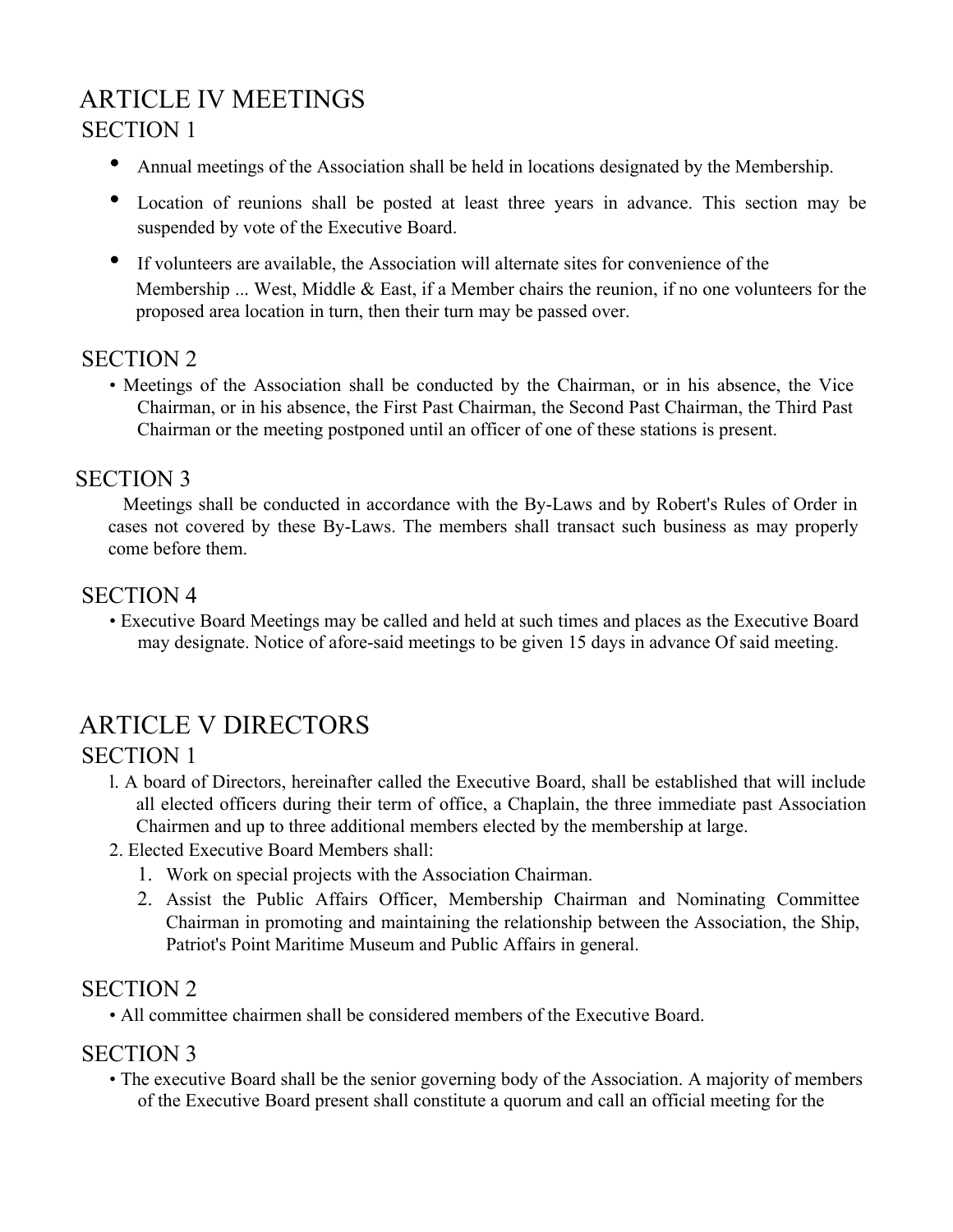trans-action of business. Members of the Executive Board in an appointed position shall not have voting privileges.

#### SECTION 4

 All present and past Commanding Officers shall serve as Honorary Members of the Executive Board.

# ARTICLE VI OFFICERS

#### SECTION 1

• The following officers shall be elected at the annual Association Meeting by open or closed ballot at the discretion of the Nominating Committee.

Chairman

Vice Chairman Secretary Treasurer Executive Board Member

Chairman -

The Chairman shall serve a two year term and not more than two consecutive terms at any given time or not more than four terms in total.

● Vice Chairman -

The Vice shall serve a one year term and no more than three consecutive terms or more than five years in total.

 $\bullet$  Secretary —

The Secretary shall serve a two year term with unlimited terms allowed if he is unchallenged

• Treasurer —

The treasurer shall serve a two year term with unlimited terms allowed if he is unchallenged

Executive Board Members —

The Membership shall also have three (3) Executive Board Members elected to the Board

## SECTION 2

- The elected officers shall exercise administrative power appropriate to their office which includes but is not limited to the following:
- l. Chairman -

Preside at all meetings of the Association. Appoint those committee chairmen necessary for the good of the Association.

- 2. Vice Chairman
	- Assists the Chairman in the performance of his duties and will assume the responsibilities of the Chairman in the absence of the Chairman. Extend an expression of sympathy to the family of deceased members from the Association.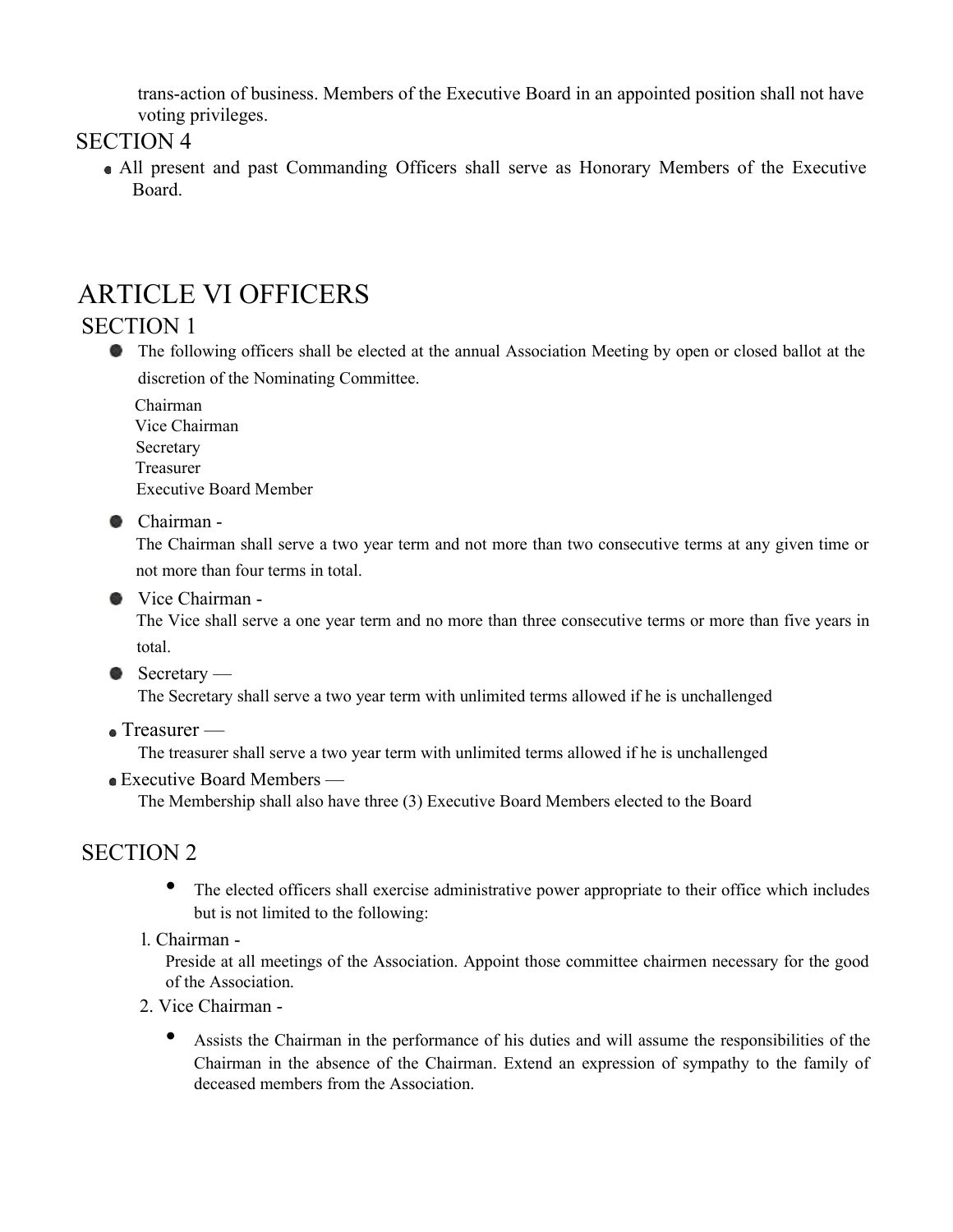- Coordinate and directs the efforts of the Nominating Committee Chairman and Committee Members.
- 3. Secretary-
	- Take meeting minutes and prepare them for distribution in a professional manner.
	- Prepare and print any 'Constitution and By-Laws' changes between the first Executive Board meeting and the first General Membership at each of the annual reunions. • Maintain the "Official copy" of the 'Constitution and By-Laws'
	- Incorporate any changes at the reunions to the 'Constitution and By-Laws' and print and distribute them to the General Membership annually.
	- Maintain the Association's current Organizational Chart.
	- Maintain the Association's current Job Descriptions.
	- Supply the Newsletter Editor with a report for each of the four Newsletter editions. Maintain and keep accurate records of all Association correspondence Support the Executive Board as needed.
	- Send out letters of condolence to widows of deceased members as directed by the Association Chairman.
- 4. Treasurer-
	- Collect Association Dues, Initiation Fees, Scholarship Fund contributions and any other Association income.
	- Pay all invoices presented to the Association for payment.
	- Maintain accurate record of all Banking transactions and report on the status of the Association funds at the annual reunions.
	- Maintain and report on the status of the Association's Checking and Savings accounts also known as the 'Association's General Fund'.
	- Maintain and report on the status of the Association's Scholarship Fund.
	- Issue the Scholarship Fund check annually to the recipient of the Scholarship Fund Award as prescribed by the Executive Board of Directors.
	- Prepare and submit any and all Income Tax Forms for the Association as needed.
	- Oversee the Association's Database Administrator reporting functions.
	- Maintain the Association's Identification Number.
	- **Conduct Annual Audit the Association's Ship Store Clerk**
	- Send a letter and donation to Navy Memorial Fund for deceased members in good standing as directed by the Association Chairman.
	- Pay all submitted Monthly Expense Reimbursement forms.
	- Submit to the chairman, a monthly financial report.
- 5. Executive Board Members
	- Work on special projects with the Association Chairman.
	- Assist the Public Affairs Officer, Membership Chairman and Nominating Committee Chairman in promoting and maintaining the relationship between the Association, the Ship, Patriot's Point Maritime Museum and Public Affairs in general.

## SECTION 3

• The officers and Executive Board shall receive no compensation for services.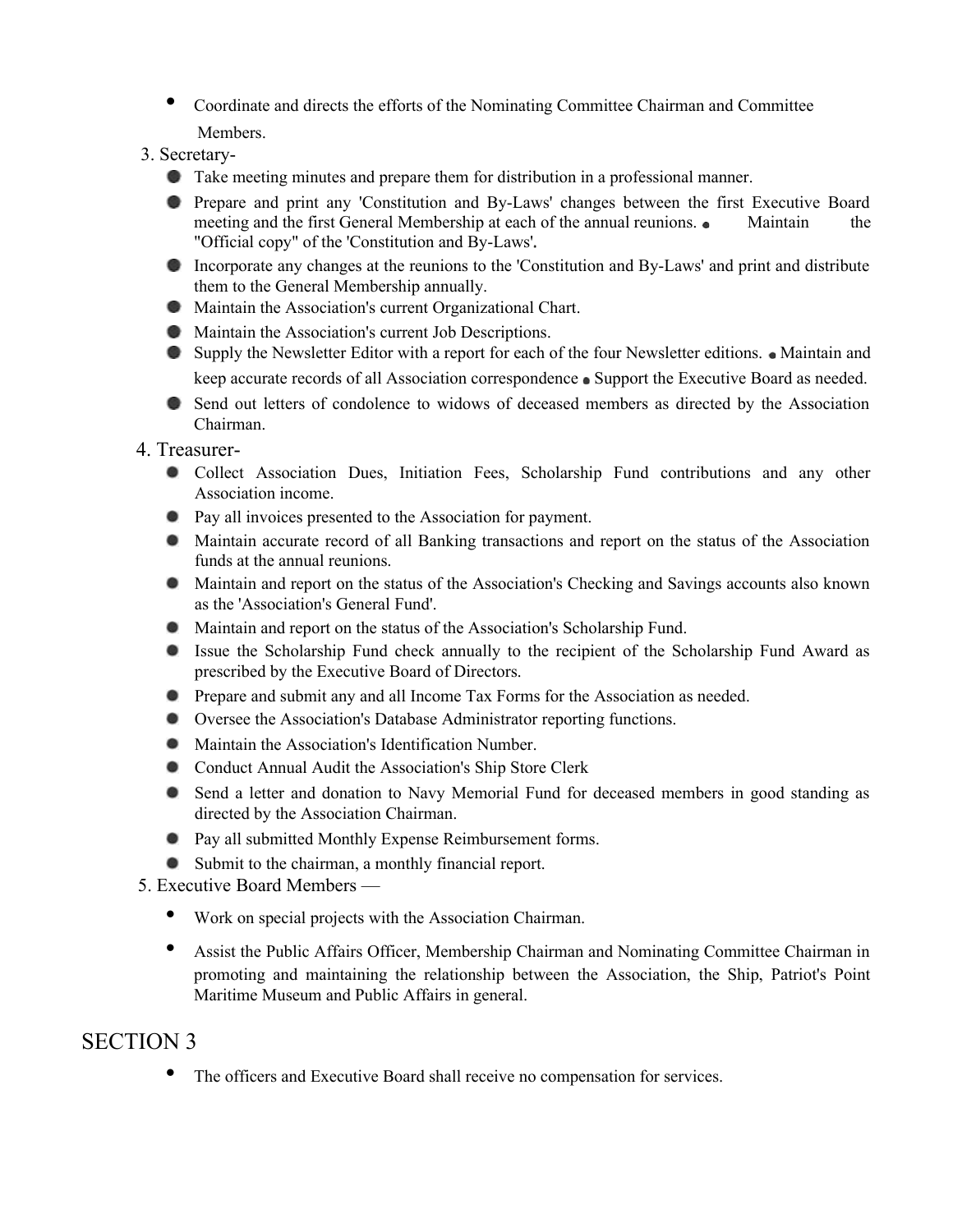### SECTION 4

• The Nominating Committee, under the guidance of the Vice Chair-man, shall submit a slate of officers to the Chairman NOT LATER THAN I MARCH OF EACH YEAR. Any member in good standing may also submit the name of a nominee for any office, such nominee to be a member in good standing, to the Chairman NOT LATER THAN I MARCH OF EACH YEAR. The Chairman shall cause the entire slate to be published in the next edition of the official Association Newsletter in order that all Members in good stand-ing may have an opportunity to vote at the annual Association meeting.

## SECTION 5

• Any officer may be removed from office for conduct not in the best interest of the Association at the discretion of the Executive Board. Any office vacated for any reason may be filled by the Executive Board.

#### SECTION 6

• When an Officer, either elected or appointed and installed is removed from office, they shall surrender to their successor, all the property, records and any communications pertaining to their office and/or this Association.

# ARTICLE Vll ELIGIBILITY OF OFFICERS AND COMMITTEE **CHAIRMEN**

## SECTION 1

• All Officers and Committee Chairmen must be dues paying members with current Membership in good standing.

# ARTICLE VOTING

# SECTION 1

• Voting privileges shall be extended to all Association members in good standing. Voting for all officers shall be by ballot at the annual Reunion. Newly elected officers shall take over their elected position during the last General Meeting held at each annual Reunion.

## SECTION 2

• There shall be no voting by proxy.

## SECTION 3

A two thirds  $(2/3)$  vote of voting members in attendance and in good standing, quorum being present at a General Business Meeting, shall be required to revise the By-Laws. Proposed amendments and/or changes to the By-Laws must be made available to the membership, in writing, at the beginning of the reunion so they may be posted in the Memorabilia Room. Thus yearly dues allowing the By-Laws Committee and Parliamentarian time to make sure of no conflicts with other rules and regulations of the Association and/or governing bodies.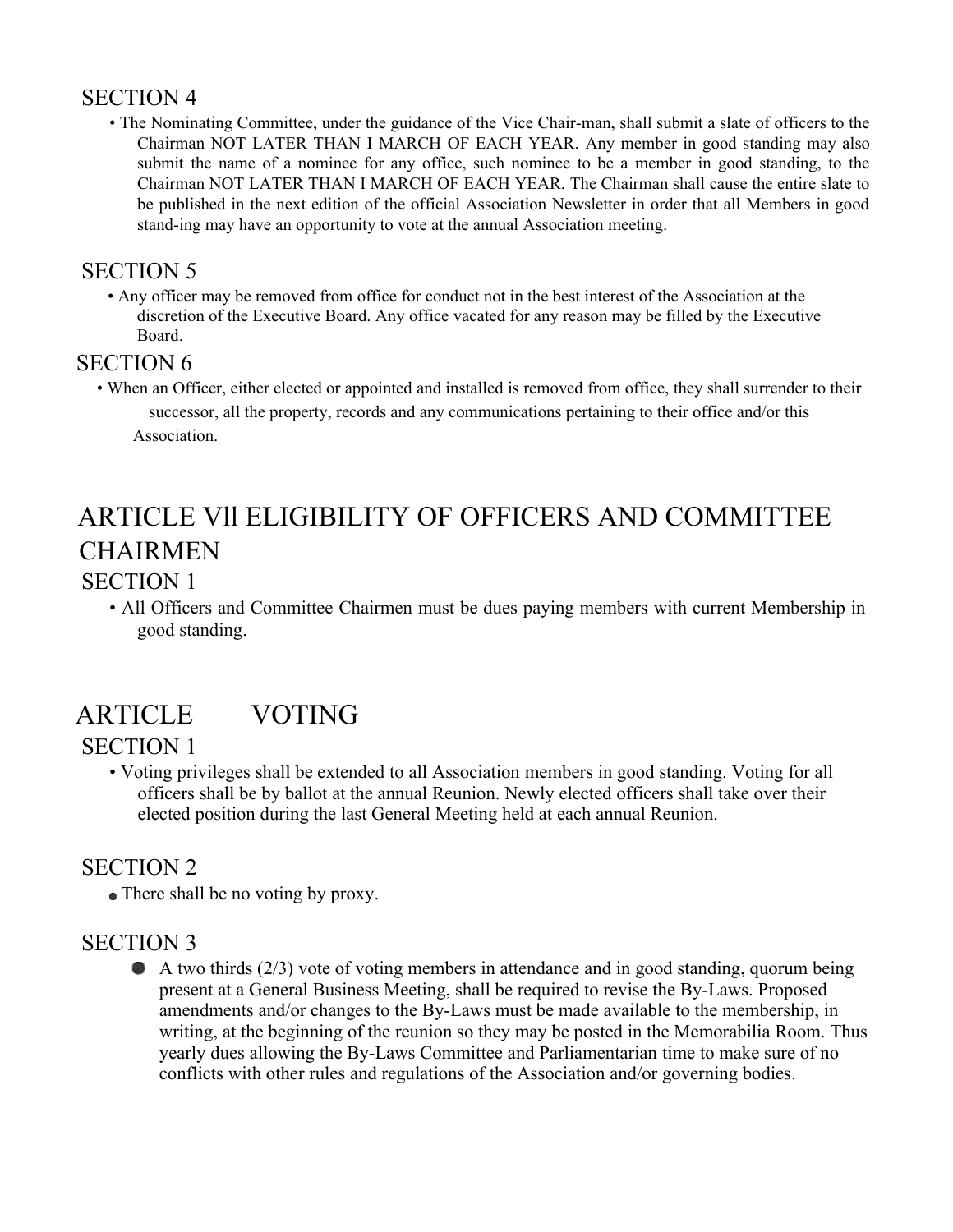# ARTICLE IX DUES

### SECTION 1

The dues of the ENTERPRISE ASSOCIATION shall be \$20.00 per member per calendar year. An invoice shall be forwarded to each member prior to 1 January of each year indicating amount of dues/fees payable. All moneys, dues and fees shall be paid to the Secretary-Treasurer, not later than 31 January of each calendar year.

## SECTION 2

"Sol Walsh Plan". Dues may be paid annually for any number of years in advance as desired by the member. Any member paying for four (4) years in advance shall receive credit for five (5) years dues.

# SECTION 3

• Members shall be considered delinquent with unpaid dues for one year on 30 June of each calendar year. Any member who becomes delinquent for two or more years may rejoin by paying the yearly dues of \$20.00. Members delinquent for two calendar years shall be dropped from the active rolls.

### SECTION 4

• Widows of paid-up deceased members shall not be assessed any dues. Widows of deceased personnel who were not members, or were delinquent at the time of their husbands' demise may join on their own by paying a one-time initiation fee of \$20.00. No other dues shall be assessed.

# ARTICLE X COMMITTEES and POSTS

## SECTION 1

- Chairman of the following committees shall be appointed by each elected Chairman of the Association. The incoming Chairman at the Annual Reunion shall appoint Committee Chairmen for the coming year, to serve until the next Annual Reunion. Each Committee Chairman shall select his own committee members to serve under the guidelines of the Position Description Article defined as "Term".
- Chaplain -

Shall serve as religious leader of the Association.

• Newsletter Editor -

Receive input for and publish a periodic Association Newsletter.

Audit Committee -

Audit the fiscal records of the Secretary-Treasurer annually prior to the annual meeting.  $\bullet$  By-Laws Committee

Develop suggested amendments or changes to the existing By-Laws and present to the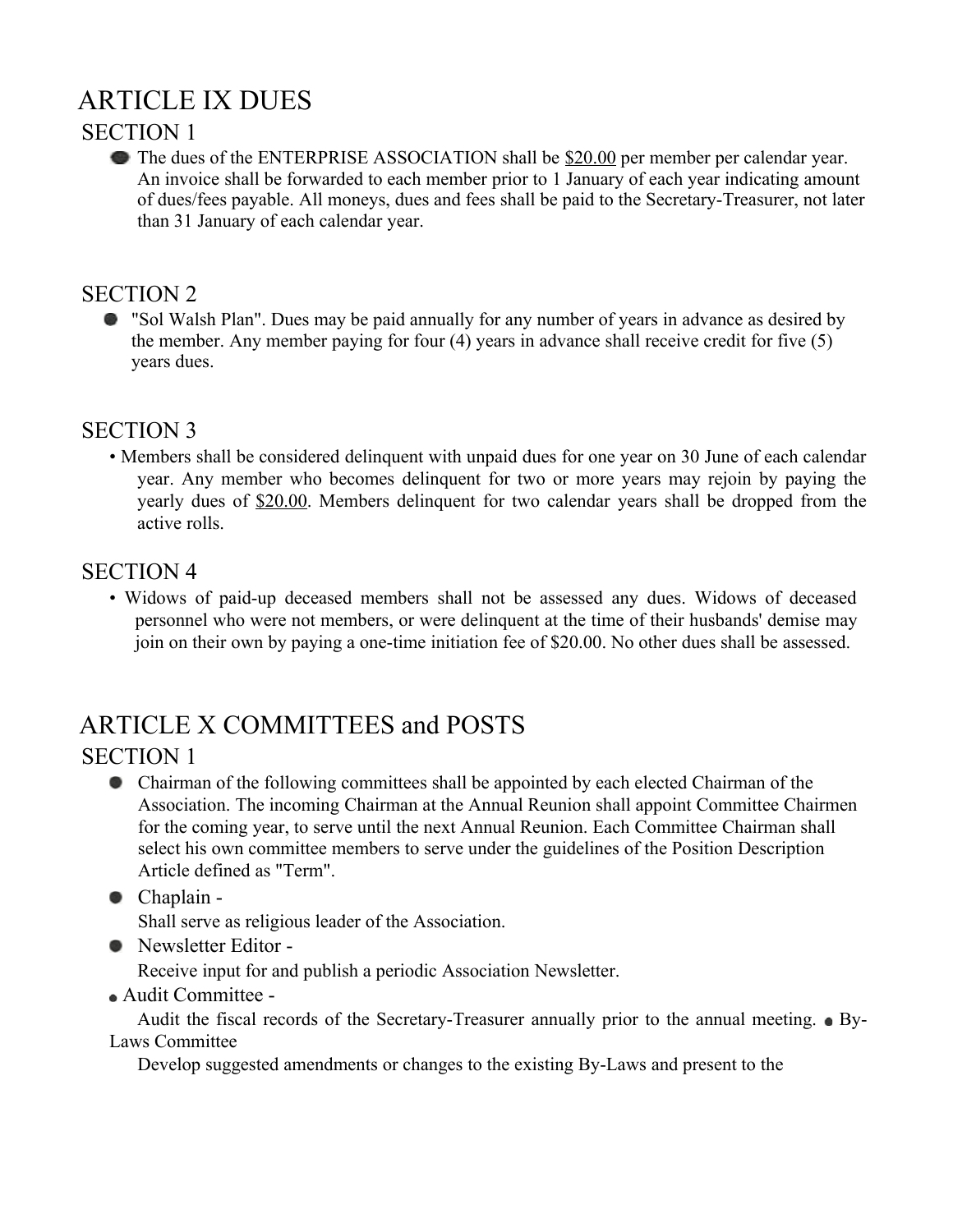Membership at the annual reunion. Proposed amendments and/or changes to the By-Laws must be made in writing and available to the Committee at the beginning of the reunion.  $\bullet$  Reunion Committee -

- 1. Evaluate potential facilities for Association Meetings. Plan and execute arrangements for the meeting after securing authorization and approval by the Executive Board and the General Association Membership.
- 2. The Association Chairman shall be kept up to date on all plans and any needed changes, or requests by either the appointed facilitator or association. The Association Chairman shall pass this information on to the Association.
- 3. Complementary rooms, food etc. shall be reserved for the Ships representative or Honored Guest Speaker, if outside the Association. Ifthe Honored Speaker is a member of the Association, Their registration fee shall be waived as a gesture of the Associations gratitude. Any discounts, will be deducted from the Associations final bill.
- Membership Committee -

Endeavor to recruit eligible persons to become members of the Association.

• Nominating Committee Chairman -

Under the direction of the Vice Chairman develop a slate of Officers to be voted on at each annual reunion. The Association Chairman shall ensure that there are at least four members of the Nominating Committee, one of whom is on the Executive Board. The Nominating Committee Chairman shall ensure that the slate is forwarded to the Chairman NOT LATER THAN 1 MARCH OF EACH YEAR, who will ensure that the slate is published in the next edition of the Newsletter for voting on by all members in good standing. Further, the Nominating Committee Chairman shall obtain background information on each nominee (to include his Navy Career and any civilian career after the Navy), which will be published in the next edition of the Newsletter with the slate of nominees to assist the members in their decision making.

- Database Administrator
	- l. Shall maintain the Association Membership Data Base. Under the direction of the Treasurer, print and mail prior to I January of each year, annual invoices to each member for annual dues payment.
	- 2. Provide, as requested, rosters, telephone directories, etc. to any member of the Association.
- Scholarship Committee Chairman -

Shall administer the Scholarship Program as identified in the Scholarship Committee Chairman Position Description and be responsible for providing all verifications and submissions to the

Board of Directors for a fair and objective selection process • Ship's Store Clerk -

Develop and maintain the ship's store. Prepare and setup a display for the Annual Reunion.

Produce Flyers of items available for sale to the general membership.  $\bullet$ Webmaster -

Develop and maintain the Associations Net sight. Thus not only keeping us in close contact with the Ship's Net page, but also with anyone seeking information about the Association by way of the Net.

#### SECTION 2 Committee Information

• After the Reunion, all Committee Chairmen shall write a brief note of comments, goals and list of Committee Members, to the Chairman. Also in January and May. If any support, of any type, is needed it may be requested at any time.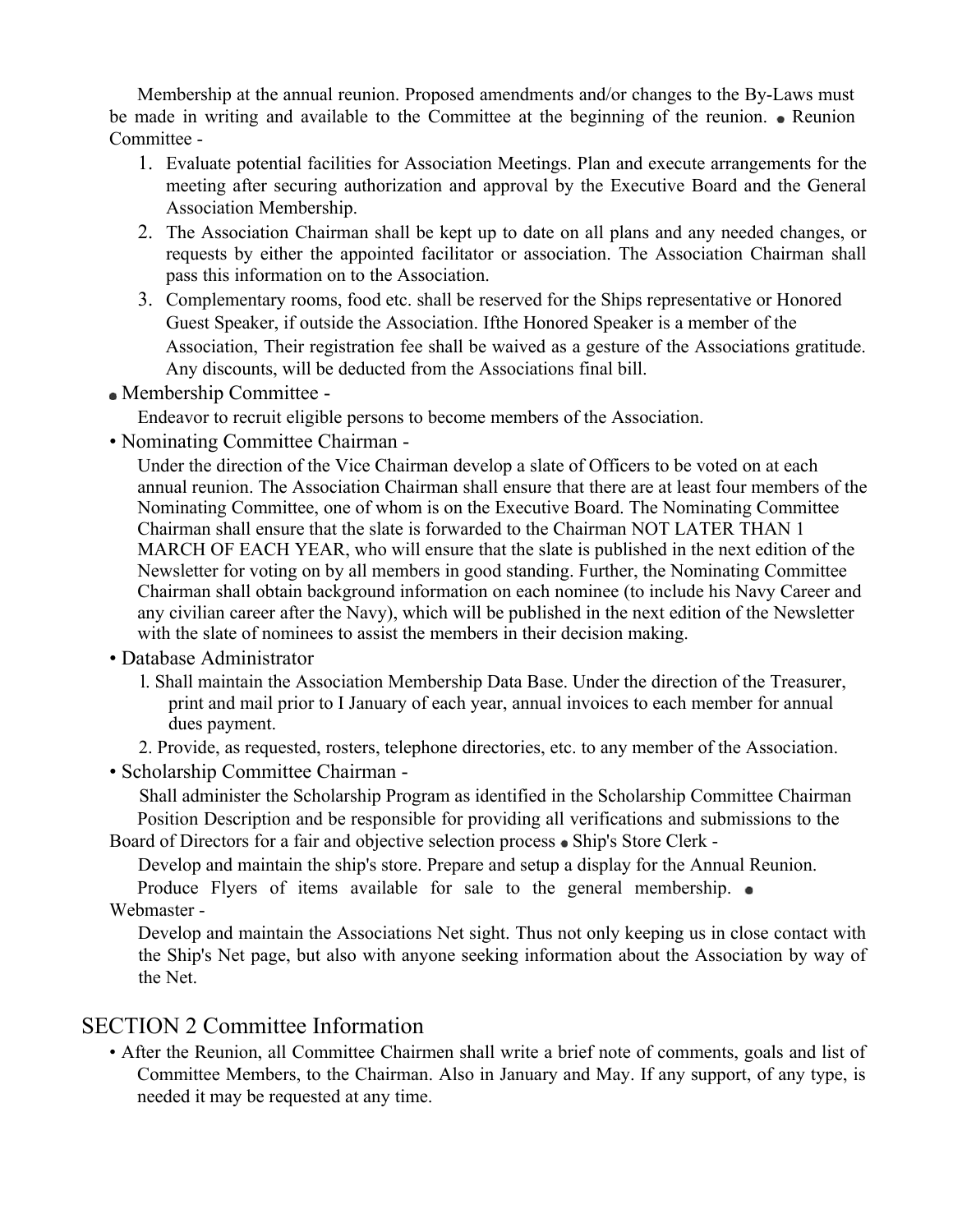# SECTION 3

- The Executive Board shall appoint Posts who will not only be selected from the Association Membership, but also from Associate Membership. They will report directly to the Chairman or his appointed representative.
- Public Affairs Post

years

# ARTICLE Xl SCHOLARSHIP QUALIFICATION AND SELECTION CRITERIA

### SECTION 1 Scholarship Description

 The Association shall award a scholarship of no more than \$2000.00 per student as a one-time grant to be taken from the scholarship fund.

# SECTION 2 Eligibility

- Applicant must be a USS Enterprise CVN-65 crew member, or a dependent thereof, or a USS Enterprise (CVAN/CVN-65) Association member in good standing or their dependent for two  $(2)$  years.
- Applicant must be a direct descendant (grandchild/great-grandchild) of a USS Enterprise CVN65 crew member or a USS Enterprise Association member in good standing for two (2) years. (These applicants are only eligible if there are no applicants in category 1 above.
- SECTION 3 Qualifications e Applicant must be enrolled as a full-time student in the upcoming fall semester at an accredited college or university. Scholarship must be used for undergraduate studies only, leading to a bachelor's degree.
	- Applicant's sponsor must be a member of the Association one (1) year prior to application date. Sponsor information must be completely filled in for consideration.

## SECTION 4 Submissions

• Applicants must complete and return the Association Scholarship application to the Scholarship Committee Chairman no later than 30 days prior to the start of the annual reunion in the year of application.

# SECTION 5 Selection Criteria, Process, and Judging Guidelines

- The Scholarship Committee Chairman presents the Association Board of Directors with all eligible and qualified applicants' submissions.
- At the annual reunion, the Board of Directors score the applicants accordingly:
	- 1. Grade point (cumulative) X 10 points for a high school senior, OR grade point (cumulative) X 5 points for a college student.
	- 2. Number of total hours of volunteer work X 1 point limit 15 (requires verification).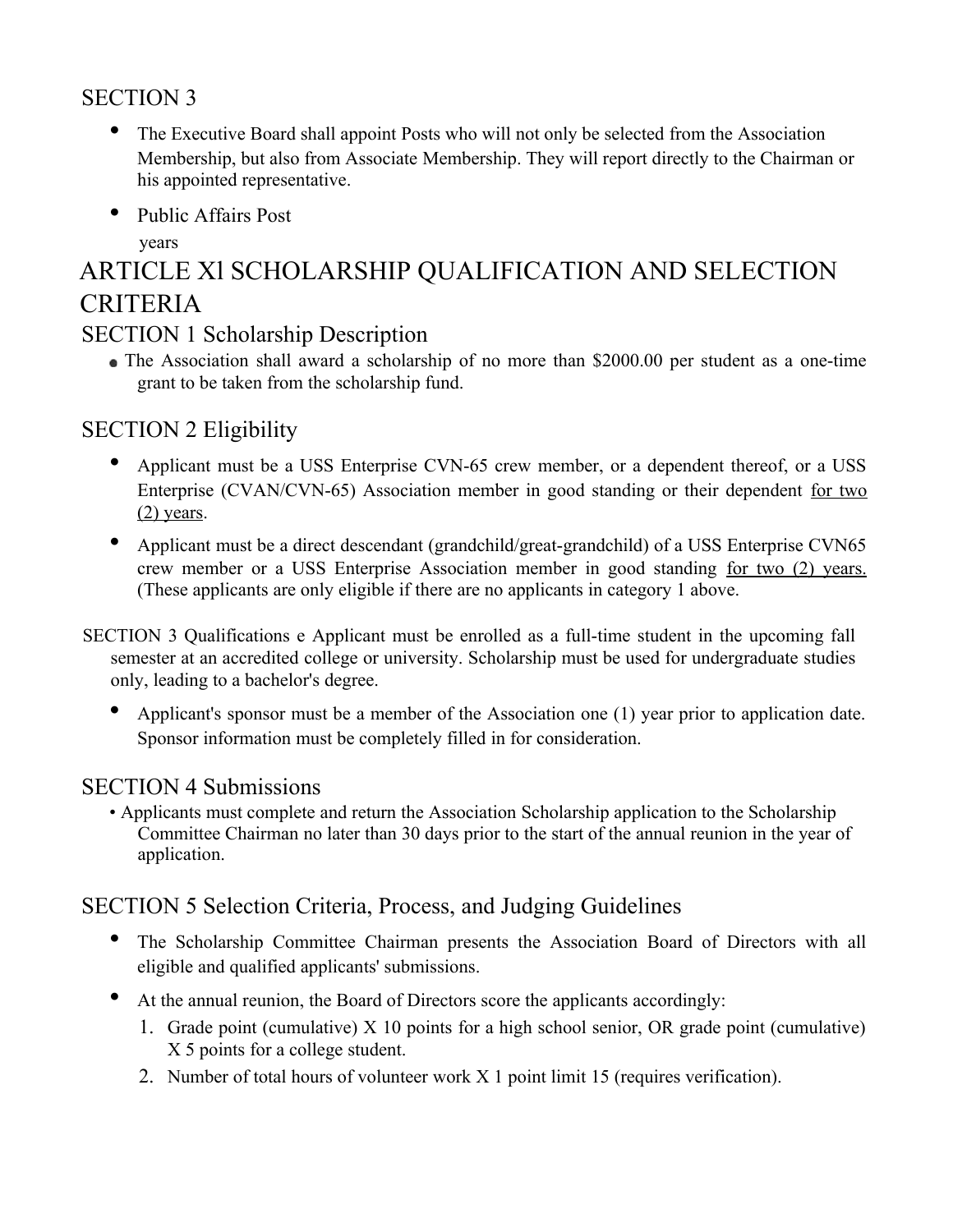- 3. Applicant and/or sponsor involvement in Association is worth 5 to 25 points at the discretion of the Board.
- 4. Working while a full-time student is worth 1 point per hour per week with a maximum of 15 points (with verification).
- 5. Each extra-curricular activity and/or honor is worth 1 point (with verification).
- 6. Scholarship essay, as demonstration of skills and documentation, is worth up to 20 points -up to 10 points for quality of message and up to 10 points for grammar, spelling, and punctuation.
- The Board of Directors will use these criteria, total the points for each applicant, and determine the most worthy recipient.

# SECTION 6 Implementation and Verification

• The scholarship recipient shall be announced at the reunion dinner banquet. The recipient's essay shall be published in the Big E-Mail Newsletter, along with a recognition article.

#### SECTION 7 Release of application information

- No information received through the application process shall be released to anyone, for any reason.
- Applications will be kept on file for a period of two years

# ARTICLE Xll COMPENSATION AND PROFITEERING

#### SECTION 1 Services Rendered

• No Officer, Member of the Board of Directors, Committee Chairperson, Committee Member, appointed or elected Officer, or any other Member ofthe USS ENTERPRISE (CVAN/CVN-65) ASSOCIATION shall be compensated for ANY service performed for the Association.

#### SECTION 2 Profiteering

- Profiteering by any Association Member for any reason is prohibited. Any and all profits from sales from the Ship's Stores, e.g., ball caps, jackets, jewelry, photographs, other memorabilia, etc.; Association sanctioned drawings or any other profit making undertaking during the annual reunion or at any other time by any Member, shall only be by official authorization of the Executive Board unless covered by another Article or Section of the Constitution and By-Laws. All profits from such undertaking shall accrue to the USS ENTERPRISE (CVAN/CVN-65) ASSOCIATION.
- e Sales of Association memorabilia through any source other than the USS ENTERPRISE (CVAN/CVN-65) ASSOCIATION Ship's Stores are not authorized.

#### SECTION 3 Solicitations

 No Member shall utilize any USS ENTERPRISE (CVAN/CVN-65) ASSOCIATION Membership listings (Roster); this to include Addresses, Phone/FAX numbers and E-Mail Addresses for commercial solicitations of any kind. Commercial solicitations outside of the USS